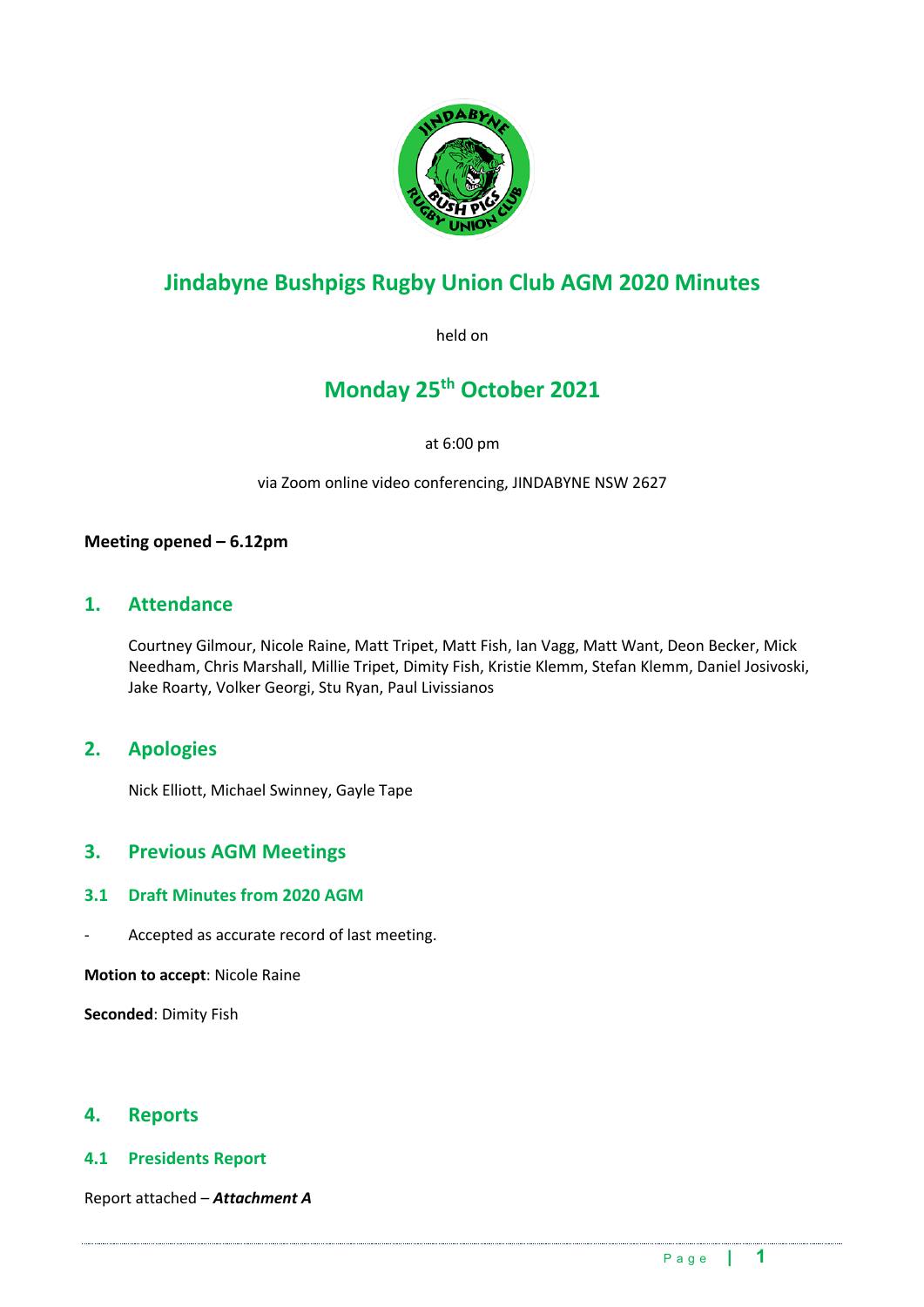**Motion to accept**: Matt Want

**Seconded**: Stu Ryan

#### **4.2 Treasurers Report**

Report attached – *Attachment B* **Motion to accept**: Volker Georgi **Seconded**: Courtney Gilmour

#### **4.3 Secretary Report**

Report attached – *Attachment C* **Motion to accept:** Daniel Josivoski **Seconded:** Courtney Gilmour

#### **4.4 Seniors Report**

Report attached – *Attachment D* **Motion to accept:** Matt Tripet **Seconded:** Jake Roarty

#### **4.5 Juniors Report**

Report attached – *Attachment E* **Motion to accept:** Millie Tripet **Seconded**: Courtney Gilmour

## **5. Election of Office Bearers for 2021**

Matt Fish - Life Member of Jindabyne Rugby Union Club, conducted elections

.<br>Die eine einder die erder die einer einer auferenden dem einer aufer einer aufer die einer einer einer aufer aufer aufer aufer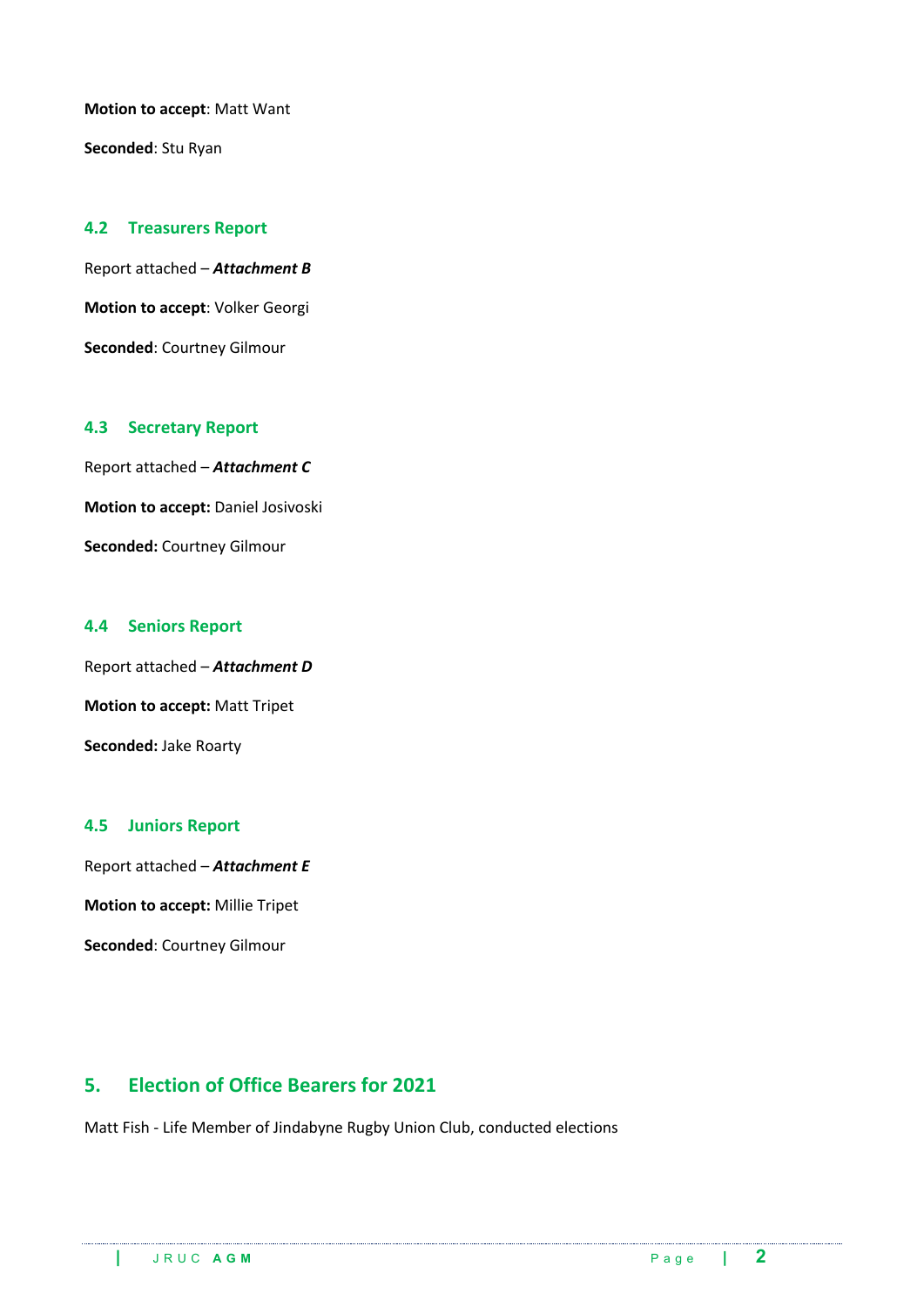#### **President –**

- **Chris Marshall** nom: Michael Needham 2<sup>nd</sup>: Matt Tripet (accepted)
- **Matt Want** nom: Nicole Raine 2<sup>nd</sup>: Courtney Gilmour (accepted)
- Vote **Matt Want elected**

#### **Treasurer –**

- **Dimity Fish** nom: Courtney Gilmour 2nd: Nicole Raine (accepted)
- All in favour

#### **Secretary –**

- **Millie Tripet** nom: Courtney Gilmour 2<sup>nd</sup>: Nicole Raine (accepted)
- All in favour

#### **Senior Vice President –**

- **Chris Marshall** nom: Millie Tripet 2<sup>nd</sup>: Courtney Gilmore (declined)
- **Caz Greene** nom: Nicole Raine 2nd: Stu Ryan (not in meeting to accept)
- **Isaac Maw** nom: Jake Roarty 2<sup>nd</sup>: Matt Tripet (not in meeting to accept)
- **Jake Roarty** nom: Matt Want 2nd: Daniel Josivoksi (accepted if not filled) Declared vacant to be filled at late stage

#### **Junior Vice President –**

- **Courtney Gilmour** nom: Millie Tripet 2nd: Matt Want (accepted)
- All in favour

#### **Rugby Manager –**

- **Mick Swinney** nom: Millie Tripet 2nd: Matt Tripet (Millie accepted on behalf of Mags)
- All in favour

#### **Food & Beverage Manager –**

• **Kristie Klemm** nom: Courtney Gilmour 2nd: Nicole Raine (accepted)

• All in favour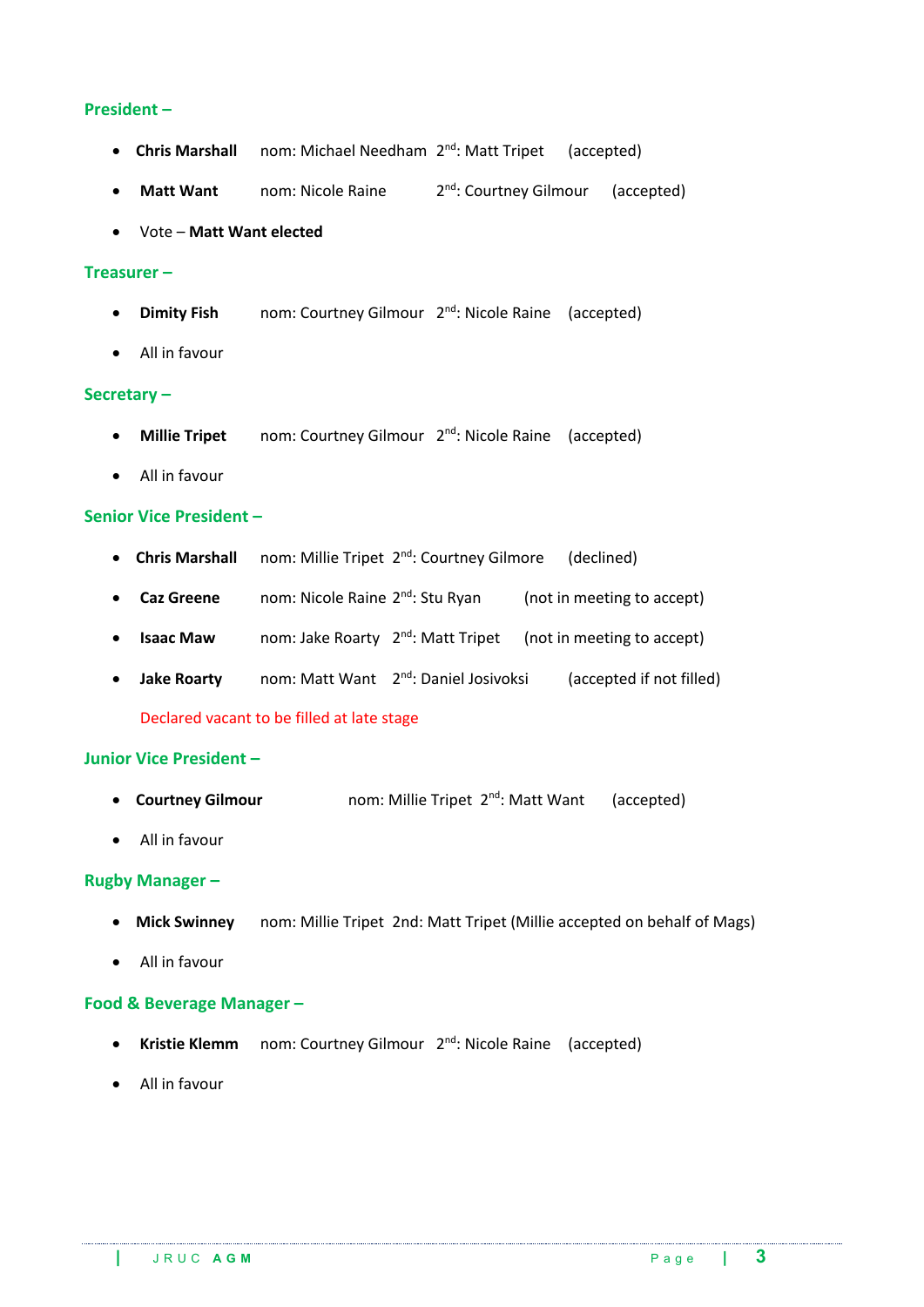#### **Registrar –**

Declared vacant to be filled at a later date

#### **Publicity and Communications Manager –**

Declared vacant to be filled at a later date

#### **Merchandise Officer –**

- **Daniel Josivoski** nom: Courtney Gilmour 2nd: Jake Roarty (accepted)
- All in favour

#### **Memberships Officer –**

Declared vacant to be filled at a later date

#### **Grounds Manager –**

- **Ian Vagg** nom: Nicole Raine 2<sup>nd</sup>: Courtney Gilmour (accepted)
- All in favour

#### **Sponsorship Manager –**

- **Nicole Raine** nom: Matt Want 2<sup>nd</sup>: Millie Tripet (accepted)
- **Jake Roarty (2IC)** nom: Nicole Raine 2<sup>nd</sup>: Courtney Gilmour (accepted)
- All in favour

#### **Events Co-Ordinator –**

Declared vacant to be filled at a later date

#### **Member Protection Officer –**

Continues to remain **Kristen Raine** - Department of Sport NSW.

*All roles declared vacant to be distributed to rugby community in coming weeks to find candidates.*

.<br>Advancementalis de componente ano qual componente ano componente ano componente ano componente ano componente ano compo

Elections closed and meeting handed over to Club President – Matt Want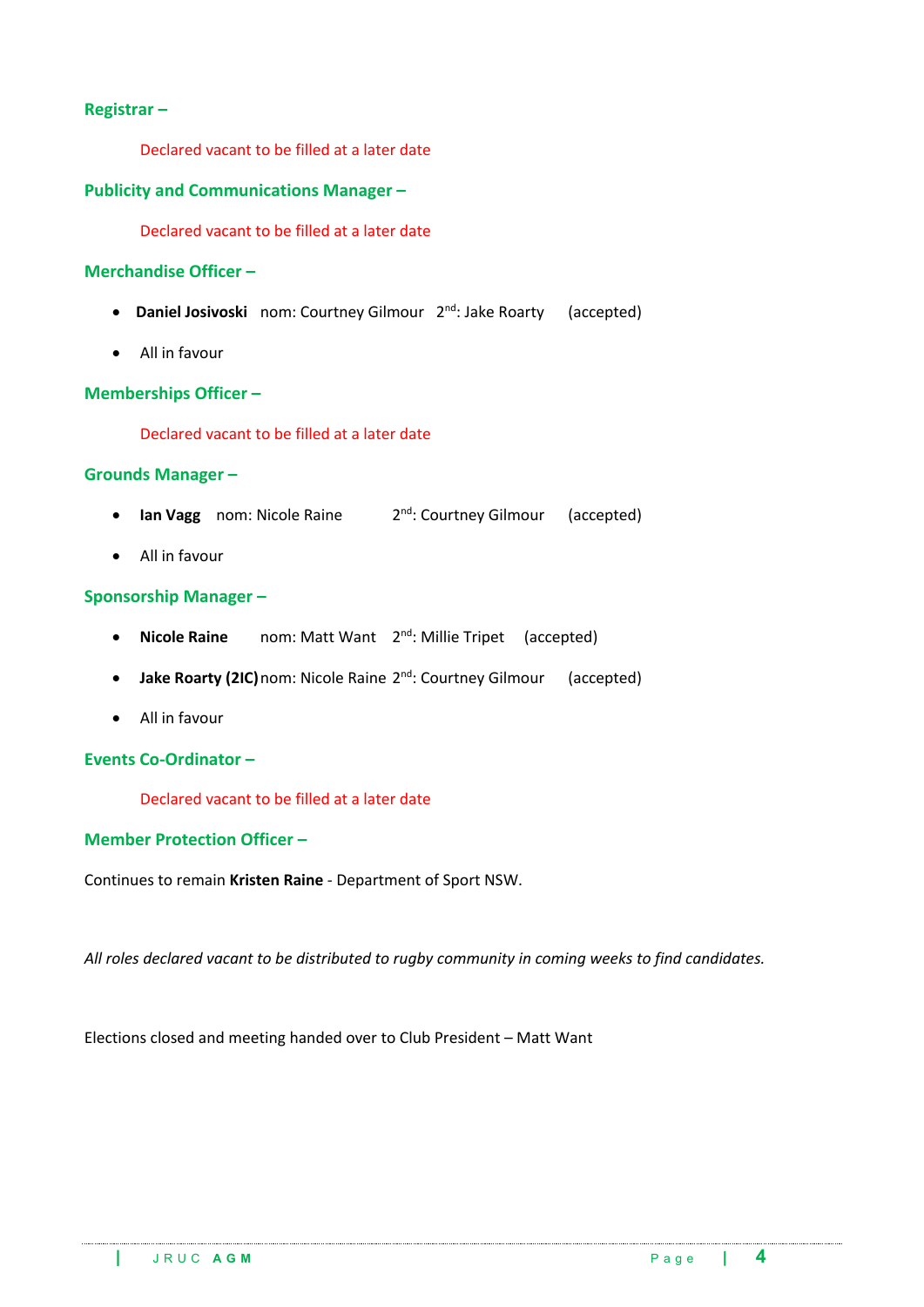## **6. AGM General Business**

- Merchandise team planning has begun for 2022 kits; all teams will have new jerseys. Collating a number of quotes from a couple of suppliers and will present at next months meeting.
- 2021 End of Season Survey has been circulated to players, parents and community for feedback from season. 70+ responses with and average score 'to refer club to others' of 9.4 out of 10. Will be collating feedback and responding where necessary.
- EOI 2022 to put out call for players, coaches and managers expressions of interest for next season.
- Discussion to look at adding an under 18's or Colts team to the club next year. Would look at recruiting/returning players who left club to play league in this age group. A number of boys have expressed interest in returning to the club.
- Scoreboard upgrade question asked about progress of scoreboard upgrade. Grant has been applied for to upgrade scoreboard, field lights and ground lights through NSW Govt.

## **7. Next AGM date**

Monday 24th October 2022

**Meeting closed – 7.08pm**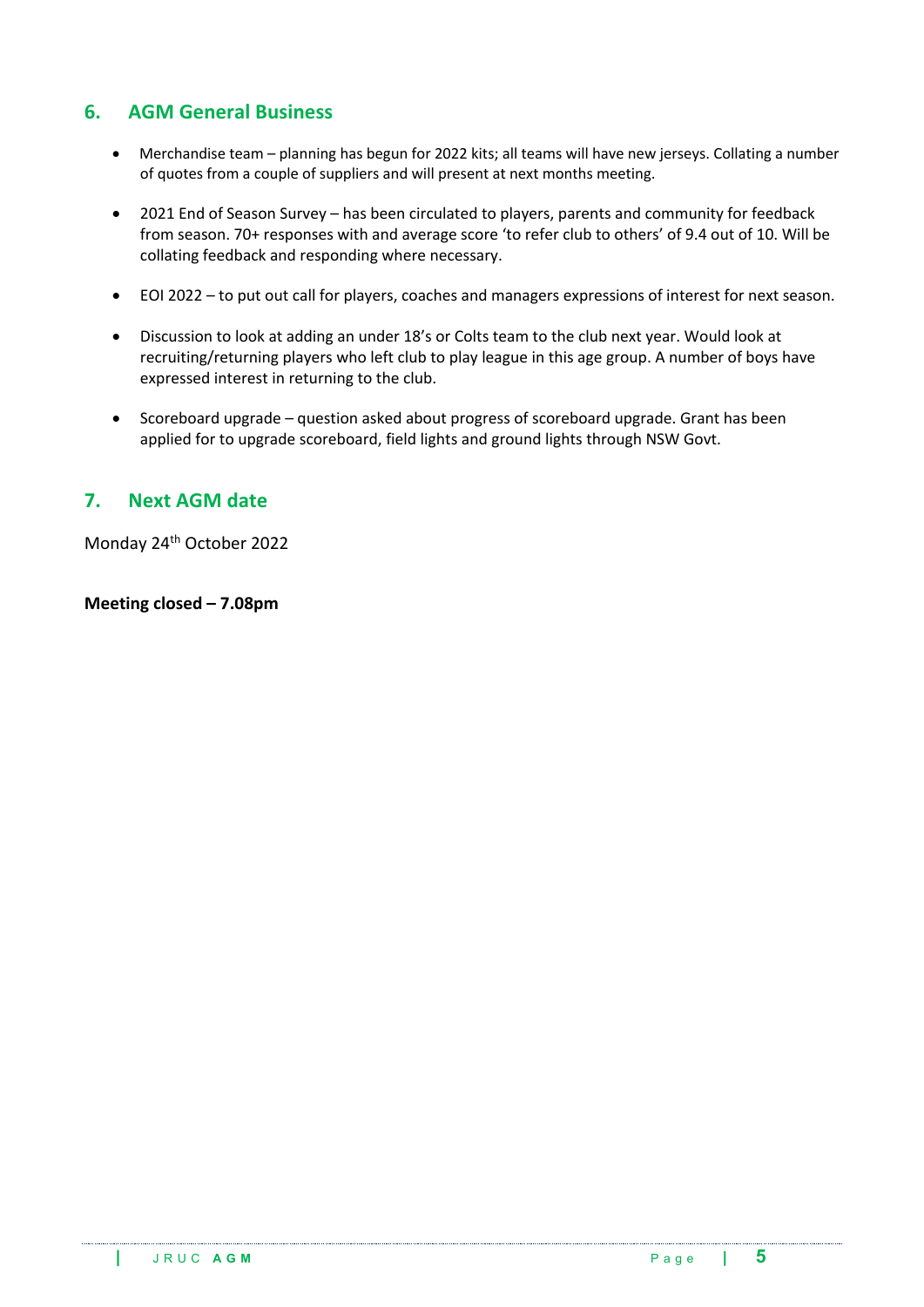### *Attachment A –*

## **Presidents Report 2021**

We can look back on the 2021 season as a club with real pride in what we were able to achieve. Compared to last year, the committee's plans for the season were put into place early on and we were able to go ahead with the season.

Once again due to covid19 the season was disrupted. On a positive note, it was not till towards the end of the season. The Junior competition was called off very early once the cases started to rise, and the safety of the players was at the top of the list at the ACT Junior Rugby Union meetings. The Senior Men's and Women's teams waited anxiously for the decision from ACT Rugby to see if the season was able to be completed with only 2 games to go. Unfortunately, once again with case numbers rising and the safety of players and officials across ACT and NSW the decision was made to not to continue this year's finals competition.

A huge thanks goes to our volunteers, members, sponsors & supporters, and our professional, passionate & dedicated committee who have been unfailing in their tireless support. Taking on even more workload to ensure our club continued to operate.

This year was another milestone in our club's history with the Senior Women's team putting a team into the competition along with the Seniors Men's Team and 6 Junior teams u16 Girls, u14's Girls, u15 Boys, u13, u12 and u10's. 8 teams in total.

Congratulations to all teams involved and an incredibly special thankyou must be given to those who put their hands up to take on coaching and Managing roles this year. The club could not function without your support.

In terms of culture of the club, it is evident the passion for this club is everywhere. From the players that take the field twice a week training and then playing on the weekend to the Managers, Coaches and parent support in transport and assisting the managers and coaches.

This year's committee has been wonderful to work with and without each person doing their specific job and being accountable to the club we would not have had such a successful season.

I would like to thank our Secretary - Millie Tripet, Treasurer – Dimity Fish, Senior Vice President and Media – Matthew Want, Junior Vice President – Charles Dean, Rugby Manager – Mick Sweeney, Merchandise – Courtney Gilmour and Daniel Josifovski, Grounds Manager – Ian Vagg, Sponsorship – Jake Roarty and Nicole Raine and Canteen Managers Gayle Tape and Jack van Dongen

I would also like to thank all the general committee members and players that attended meetings and brought insight and debate to the discussions.

I look forward to seeing the club continue to move forward in leaps and bounds as we start to plan for the Jindabyne Rugby Union Club 2022 season.

In closing, I would like to thank our many sponsors and friends of Rugby for allowing us all the opportunity to participate in this great game.

#### **Chris Marshall - President**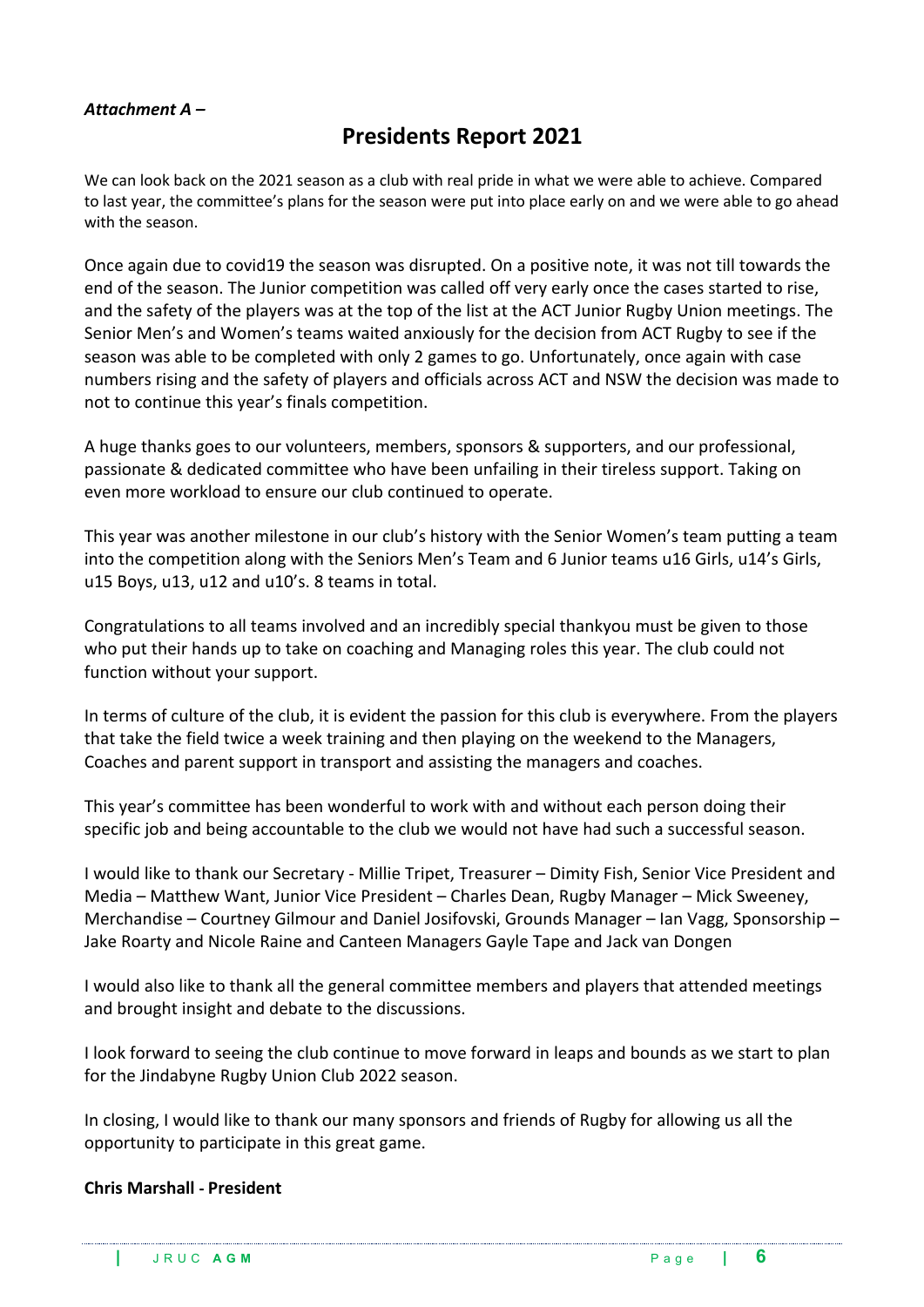### *Attachment B -*

## **Treasurers Report – 2021**

It is with great excitement that I present my 2nd Annual Treasurers Report for the 12 months ending 30 September 2021.

Following this report, you will see I have attached the detailed balance sheet and profit and loss statement, and I will run through these in detail. However, I just wanted to highlight some important financial points.

The profit and loss statement is showing a net loss for the 12 months ending 30 September 2021 of \$2,425, compared to 2020 profit of \$15,182. This has resulted in the net asset position decreasing to \$45K from \$47K. The 2021 loss was largely due to the decrease in LJH sponsorship income and also due to the decision to give the junior sponsors a free third year, because of the disruption of Covid last year.

Total income for 2021 was \$125,272 (2020 \$79,053) – some highlights that make this income;

- 1. Charity Day -\$22,246 which was fully donated to The Fly Program
- 2. Events income This includes the season launch and associated auction.
- 3. Grant income Received \$5,090 from The Rugby Club foundation to purchase additional rugby equipment, you will see the new goal posts and sideline posts on display next year. This also included the IT purchase costs to set up online streaming of games.
- 4. Other revenue \$4,500 was the sale of old coaster bus
- 5. Our other core activities including the bar, canteen, raffles, and merchandise all made a profit
- 6. Bus income was considerably down due to Covid and not hiring out the buses.

Total expenses for 2021 was \$127,698 (2020 \$63,870)

- 1. Bus Rego and insurance While this looks like there has been a dramatic decrease, I am still to receive and invoice from Jindabyne Auto Repairs for the comprehensive insurance component, this will be approx. \$5,000. This expense also has reduced as we have one less bus to fund.
- 2. Website and IT As explained above, this includes a new laptop and the IT costs associated with online streaming of games.
- 3. All other expense Are relatively self-explanatory and I will cover this off in my detailed review.

Moving forward into 2022 we will continue to focus on ways to raise further funds and we plan to review of current sponsorship model to ensure its still appropriate.

A huge thankyou to my fellow executive and committee and everyone who has assisted the Club this year in any way.

#### **Dimity Fish – Treasurer**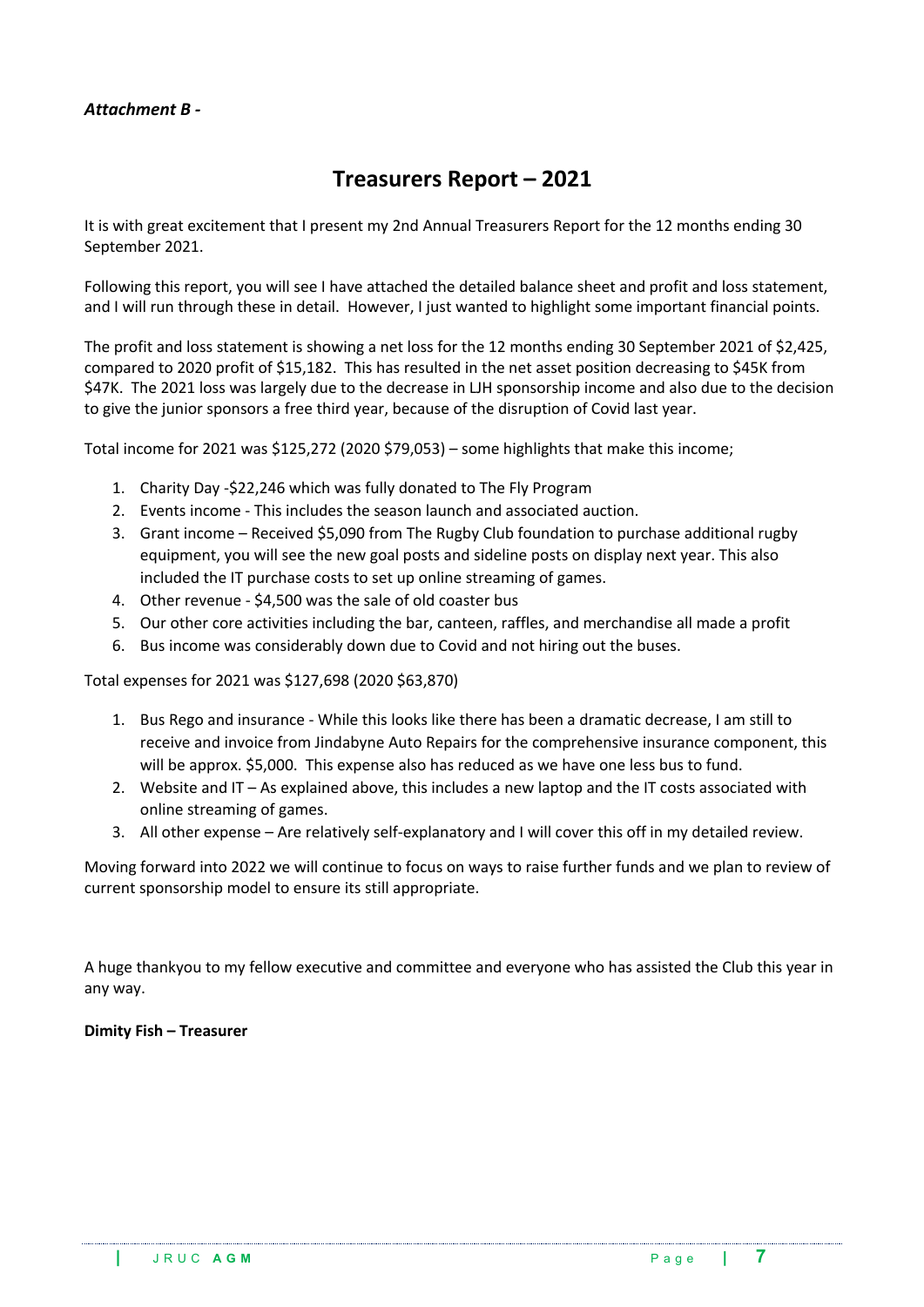### *Attachment C –*

## **Secretary's Report – 2021**

Another rugby year for Jindabyne Rugby Club has been and gone for 2021, and while it came with its challenges and hurdles, we again as a club, managed to power through and have almost a whole season for all teams both juniors and seniors.

It was exciting to see our number of teams grow – Men's and Women's Seniors and 6 Juniors, with such a large number of players in all teams. Although this did also come with new challenges of having to share buses and trying to coordinate more parents to help transport players as our club buses only catered for half of the teams.

We have seen an increase in female participation this year, fielding 3 all female teams - 14's, 16's and Miss Piggies, which is super exciting to see the club grow in this way. We also had a growth in junior girls participating in the 12's and 10's mixed teams.

Again, our committee and all who volunteered throughout the season, thank you for all your time and efforts! Without you all we aren't able to have the opportunities we can provide our players with in the club.

Coaches and Managers – what a great job you did this year! Coordinating your parents and players is a huge job, and I thank you for working with me week after week to get the job done.

Unfortunately, we all didn't get to complete the season, with the competitions in both Seniors and Juniors having to be called early due to Covid. But we look forward to next year, and again getting back on the field.

This also interrupted our presentation nights with restrictions. We will recognise all our annual award winners and hand out playing jerseys shortly, but we want to say thank you to all players for their amazing efforts this season and being so resilient in another season of multiple hurdles.

We look forward to 2022, and hope to grow even more! We would love to have our committee grow and be able to find fresh new ideas to evolve the club and create more opportunities for both players and the club. We encourage as many as we can to join our committee, either in a formal role or just to support and help with decisions, ideas and plans. We rely on volunteers and our community to provide the best we can in the club, so please come and help in any way you can.

Thank you again for all the support I have received as club Secretary. Let see what next year holds for us as a club and community.

**Millie Tripet – Secretary**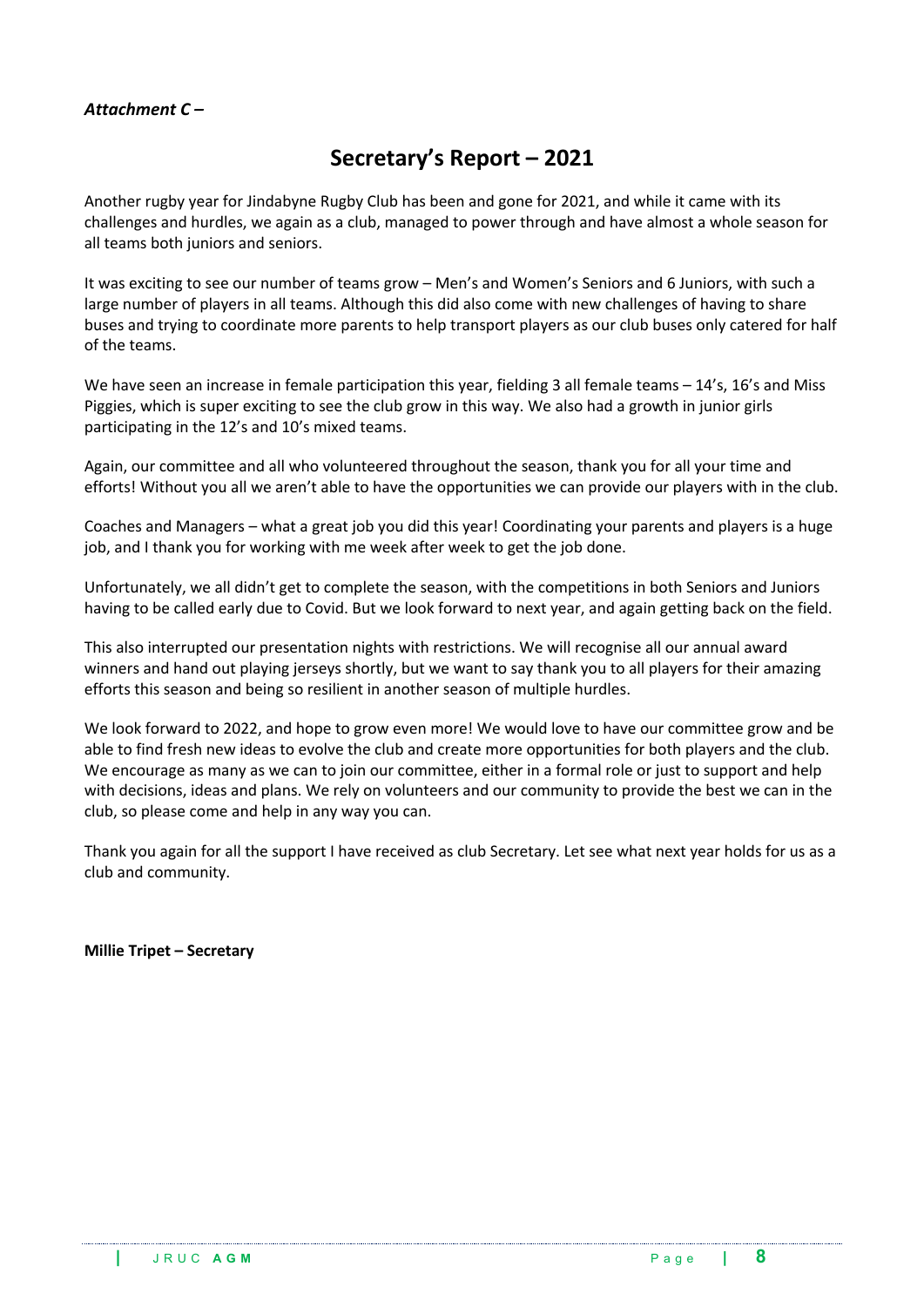## **Seniors Report – 2021**

Despite the disruption to the season, 2021 was a great year for Jindabyne Rugby Union Club's senior teams, with both teams making the finals. There were 56 registered senior players across womens & mens teams.

## Wildbrumby Schnapps Distillery Miss Piggies

For the first time since 2014, we fielded a senior women's team that participated in the ACT Womens Tens competition. The Wildbrumby Schnapps Distillery Miss Piggies topped the Country Pool, making the semi finals. Their participation is a credit to the tireless work from Mags, coach Stu Ryan and all the players that committed to play this year. We finished the season with a total of 19 registered womens' players, which hopefully lays the foundation for continued participation in 2022 and beyond.

|                | cuuucij                            |                      |                |                |          |        |                     |               |  |  |
|----------------|------------------------------------|----------------------|----------------|----------------|----------|--------|---------------------|---------------|--|--|
|                | <b>City Pool</b>                   |                      |                |                |          |        |                     |               |  |  |
|                | POS TEAM                           | PLAYED WON DRAW LOSS |                |                |          | $+/-$  | <b>BONUS POINTS</b> | <b>POINTS</b> |  |  |
|                | 1 Wests Women                      | 12                   | 10             | $\overline{2}$ | $\Omega$ | 312    | 9                   | 53            |  |  |
|                | 2 Uni-Norths Women 10s             | 12                   | 8              | 1              | 3        | 186    | 8                   | 42            |  |  |
|                | 3 Royals Women 10s                 | 12                   | 8              | 0              | 4        | 120    | 8                   | 41            |  |  |
|                | 4 Gungahlin Women                  | 12                   | 6              | $\mathbf{1}$   | 5        | $-19$  | 6                   | 33            |  |  |
|                | 5 ADFA Women                       | 12                   | 3              | 0              | 9        | -95    | 7                   | 19            |  |  |
|                | <b>Country Pool</b>                |                      |                |                |          |        |                     |               |  |  |
|                | POS TEAM                           | PLAYED WON DRAW LOSS |                |                |          | $+/-$  | <b>BONUS POINTS</b> | <b>POINTS</b> |  |  |
|                | 1 Jindabyne Miss Piggies Women 10s | 12                   | 6              | 0              | 6        | $-15$  | 8                   | 32            |  |  |
|                | 2 Mudchicks 10s Womens             | 12                   | 4              | 1              | 7        | $-103$ | 4                   | 22            |  |  |
| $\overline{3}$ | <b>Yass Ewes</b>                   | 12                   | 3              | $\overline{2}$ | 7        | $-111$ | 5                   | 22            |  |  |
|                | 4 Hall Women 10s                   | 12                   | $\overline{2}$ | 1              | 9        | $-275$ | $\overline{2}$      | 13            |  |  |

### Ladders

### Results

| ROUND              | DATE        | <b>HOME</b> |            | VS     | AWAY              |    |
|--------------------|-------------|-------------|------------|--------|-------------------|----|
| ROUND <sub>1</sub> | Sat, Apr 17 | Jindabyne   | <b>BYE</b> |        |                   |    |
| ROUND <sub>2</sub> | Sat, Apr 24 | Jindabyne   | 17         | def by | <b>Bungendore</b> | 24 |
| ROUND <sub>3</sub> | Sat, May 1  | Hall        | 12         | def by | Jindabyne         | 17 |
| ROUND <sub>4</sub> | Sat, May 8  | Jindabyne   | 53         | def by | Yass              | 5  |
| ROUND <sub>5</sub> | Sat, May 15 | Jindabyne   | <b>BYE</b> |        |                   |    |
| ROUND 6            | Sat, May 22 | Jindabyne   | 15         | def by | Royals            | 25 |
| ROUND <sub>7</sub> | Sat, May 29 | ADFA        | 26         | def    | Jindabyne         | 12 |
| ROUND 8            | Sat, Jun 5  | Gungahlin   | 27         | def    | Jindabyne         | 22 |
|                    | Sat, Jun 12 |             |            |        |                   |    |
| ROUND <sub>9</sub> | Sat, Jun 19 | Jindabyne   | 5          | def by | Wests             | 46 |
| ROUND 10           | Sat, Jun 26 | Uni-Norths  | 52         | def    | Jindabyne         | 10 |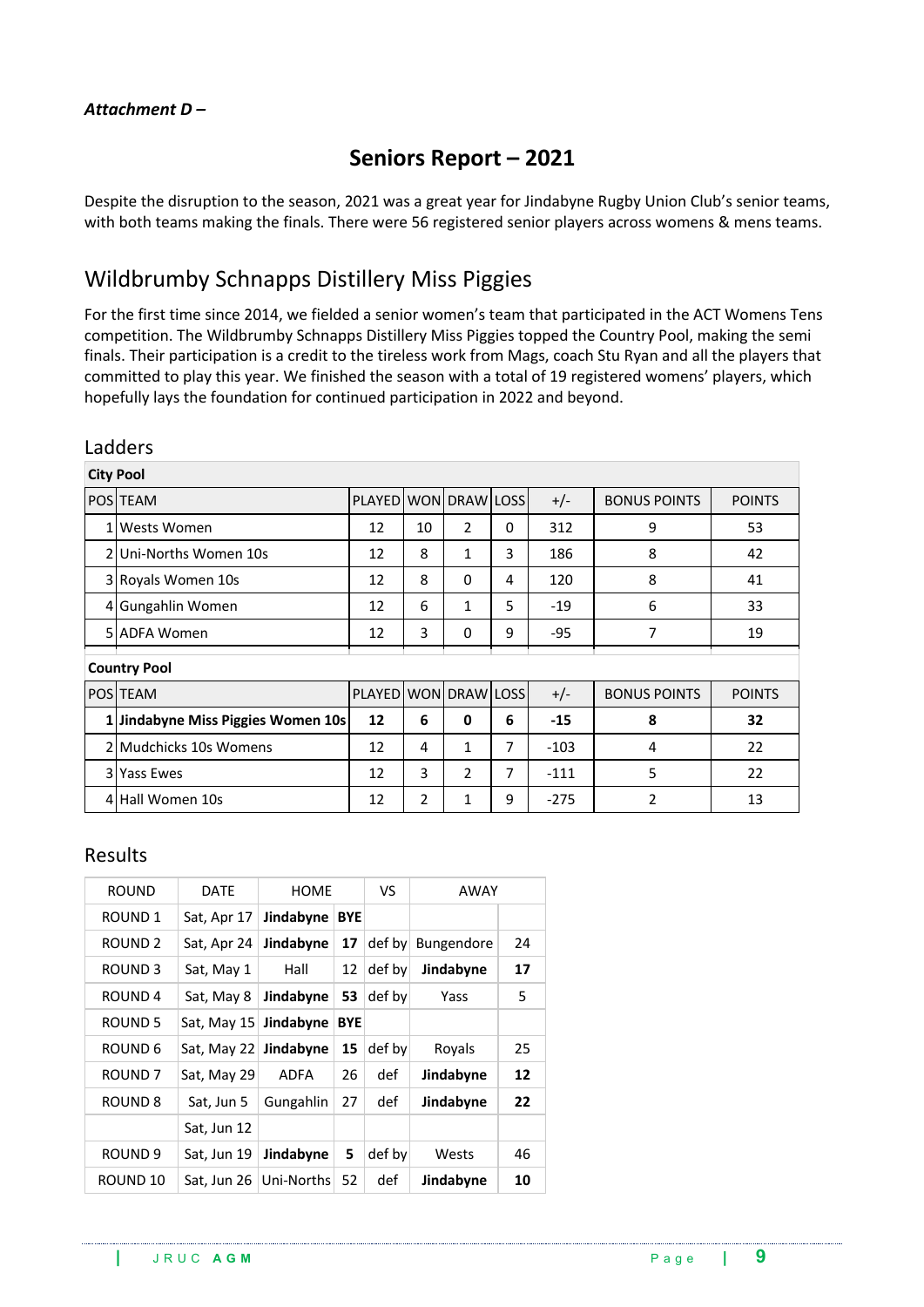| ROUND <sub>11</sub> | Sat, Jul 3  | Yass      | 15         | def by | Jindabyne         | 29 |
|---------------------|-------------|-----------|------------|--------|-------------------|----|
| ROUND 12            | Sat, Jul 10 | Jindabye  | 29         | def    | Hall              | 10 |
| ROUND <sub>13</sub> | Sat, Jul 17 | Jindabyne | <b>BYE</b> |        |                   |    |
| ROUND 14            | Sat, Jul 24 | Yass      | 20         | def by | Jindabyne         | 39 |
| ROUND 15            | Sat, Jul 31 | Jindabyne | 25         | def    | <b>Bungendore</b> | 15 |
| <b>FINALS</b>       | Sat, Aug 7  | Royals    | 44         | def    | Jindabyne         | 12 |
| <b>FINALS</b>       | Sat, Aug 14 | Wests     |            |        | Jindabyne         |    |
| <b>GRAND FINAL</b>  |             |           |            |        |                   |    |

## Lake Jindabyne Hotel Bushpigs

The ACT South Coast Monaro 2nd Division competition was played in a different format in 2021 compared to recent years. 2019 Premiers Crookwell rejoined after sitting the 2020 season out, whilst Hall, Bermagui-Cobargo and Cooma joined the competition. It was the first time Jindabyne played a local derby competition match in more than 20 years. Both matches didn't disappoint, with each club winning their home match. Another highlight was the Bushpigs giving up their home match to Bermagui-Cobargo, to help out the new club who were struggling for numbers at all their away matches and would have forfeited the match in Jindabyne. Instead, the match went ahead in picturesque Tilba.

The Lake Jindabyne Hotel Bushpigs finished the regular season 2nd in the Monaro pool and 3rd overall. Coach Mick Needham and Manager Daniel Josifovski again did a fantastic job organising things, with a squad of 37 registered players to manage over the course of the season.

Four Bushpigs players were selected for Monaro rep honours in 2021. Henry Schofield, Azzam Hudson, Cooper Swan and Dylan Johnson represented Monaro in the Brumbies Provincial Tournament against South Coast and SIRU on Saturday 12 June.

Thanks to all the players, Coach Mick Needham, Manager Daniel Josifovski, volunteers Geoffrey Stubbs (strapping) and Barber Andy (First Aid), Marsho for driving the bus plenty of times plus everyone who helped out. Looking forward to a bigger and better 2022!

|               | <b>South Coast Pool</b>     |                      |    |               |    |          |                            |    |
|---------------|-----------------------------|----------------------|----|---------------|----|----------|----------------------------|----|
|               | <b>POSITEAM</b>             | PLAYED WON DRAW LOSS |    |               |    | $+/-$    | <b>BONUS POINTS POINTS</b> |    |
|               | <b>Bungendore Mudchooks</b> | 13                   | 12 | 1             | 0  | 489      | 10                         | 62 |
| $\mathfrak z$ | <b>Braidwood Redbacks</b>   | 13                   | 7  | 1             | 5  | 115      | 9                          | 39 |
| 3             | Hall                        | 13                   | 5  | $\mathcal{P}$ | 6  | 187      | 9                          | 34 |
| 41            | <b>B.Bay Boars</b>          | 13                   | 6  | 0             | 7  | $-61$    | 7                          | 31 |
| 5             | <b>B.C Sharks</b>           | 13                   | 0  | 0             | 13 | $-748$   | 0                          | 0  |
|               | <b>Monaro Pool</b>          |                      |    |               |    |          |                            |    |
|               | <b>POSITEAM</b>             | PLAYED WON DRAW LOSS |    |               |    | $+/-$    | <b>BONUS POINTS POINTS</b> |    |
| 1             | Taralga Tigers              | 13                   | 9  | 0             | 4  | 129      | 7                          | 44 |
| $\mathbf{2}$  | Jindabyne Bushpigs          | 13                   | 8  | 0             | 5  | 91       | 10                         | 42 |
| 3             | Yass Rams                   | 13                   | 6  | $\mathbf{1}$  | 6  | $\Omega$ | 11                         | 37 |
| 4             | Crookwell Dogs              | 13                   | 6  | 1             | 6  | 61       | 8                          | 34 |

### Ladders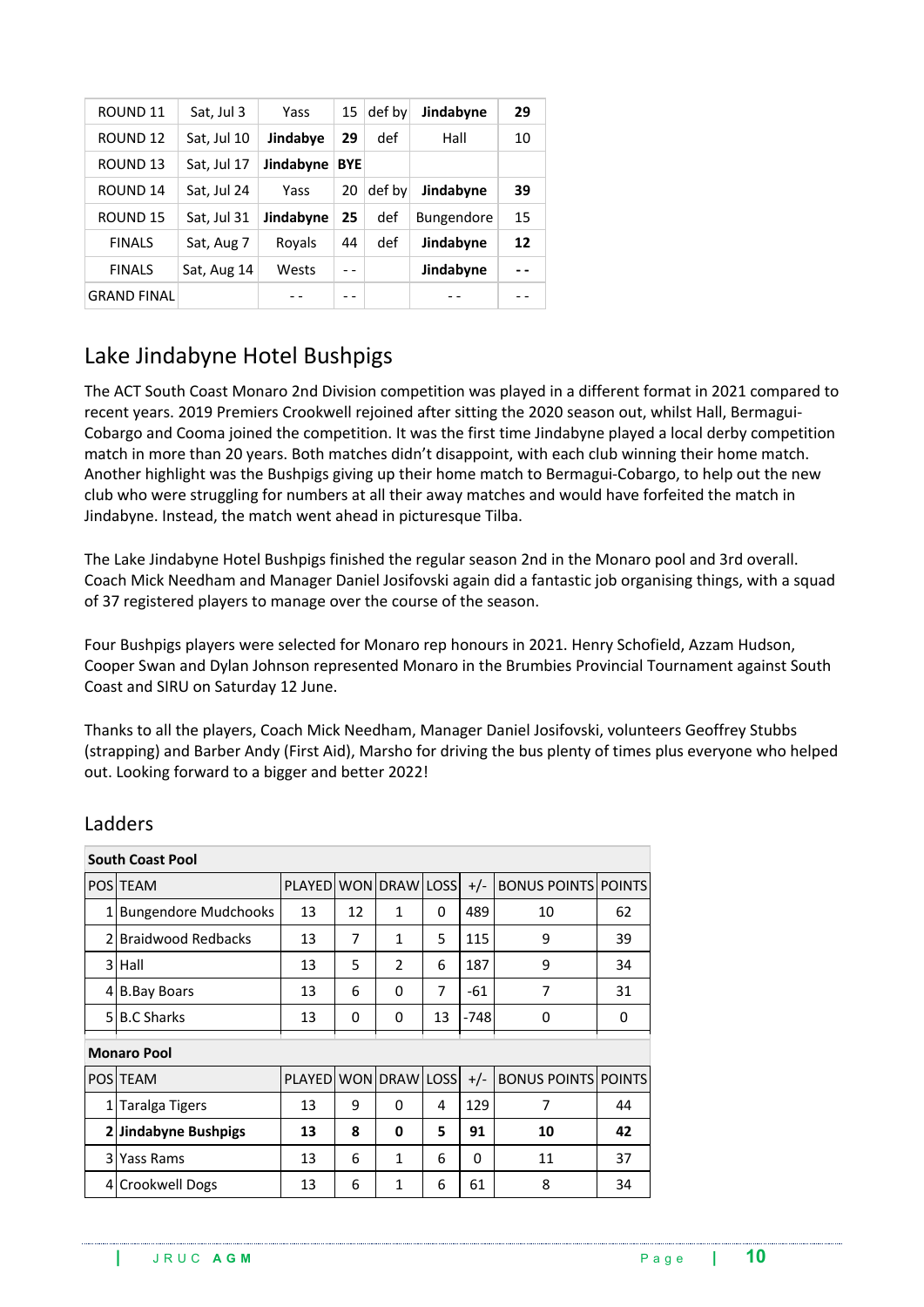| . | ∽<br>$m -$<br>. ۱۱ م | ∸ | سه |  | ∸∽<br>__ | $\sim$ $\sim$<br>-<br>200 |  |  |
|---|----------------------|---|----|--|----------|---------------------------|--|--|
|---|----------------------|---|----|--|----------|---------------------------|--|--|

## Results

| <b>ROUND</b>        | <b>DATE</b> | <b>HOME</b>      |            | VS     | AWAY                       |    |
|---------------------|-------------|------------------|------------|--------|----------------------------|----|
| <b>ROUND 1</b>      | Sat, Apr 17 | Crookwell        | 24         | def by | Jindabyne                  | 29 |
| <b>ROUND 2</b>      | Sat, Apr 24 | Jindabyne        | 29         | def    | Taralga                    | 12 |
| <b>ROUND 3</b>      | Sat, May 1  | Jindabyne        | <b>BYE</b> |        |                            |    |
| <b>ROUND4</b>       | Sat, May 8  | Jindabyne        | 42         | def    | Yass                       | 34 |
| <b>ROUND 5</b>      | Sat, May 15 | Cooma            | 17         | def    | Jindabyne                  | 12 |
| ROUND <sub>6</sub>  | Sat, May 22 | Jindabyne        | 36         | def    | Braidwood                  | 24 |
| ROUND <sub>7</sub>  | Sat, May 29 | Bungendore       | 64         | def    | Jindabyne                  | 5  |
| <b>ROUND 8</b>      | Sat, Jun 5  | Taralga          | 33         | def    | Jindabyne                  | 21 |
|                     | Sat, Jun 12 |                  |            |        |                            |    |
| ROUND <sub>9</sub>  | Sat, Jun 19 | Jindabyne        | 10         | def    | Crookwell                  | 8  |
| ROUND <sub>10</sub> | Sat, Jun 26 | Batemans Bay     | 29         | def by | Jindabyne                  | 43 |
| ROUND <sub>11</sub> | Sat, Jul 3  | Bermagui-Cobargo | 0          |        | $\text{def }$ by Jindabyne | 70 |
| ROUND <sub>12</sub> | Sat, Jul 10 | Jindabye         | 17         | def by | Hall                       | 26 |
| ROUND <sub>13</sub> | Sat, Jul 17 | Jindabyne        | <b>BYE</b> |        |                            |    |
| ROUND <sub>14</sub> | Sat, Jul 24 | Yass             | 26         | def    | Jindabyne                  | 22 |
| <b>ROUND 15</b>     | Sat, Jul 31 | Jindabyne        | 59         | def    | Cooma                      | 7  |
| <b>FINALS</b>       | Sat, Aug 7  | Jindabyne        | 17         | def    | Braidwood                  | 0  |
| <b>FINALS</b>       | Sat, Aug 14 | Taralga          | - -        |        | Jindabyne                  |    |
| <b>GRAND FINAL</b>  |             |                  | - -        |        |                            |    |

# Kiama Sevens

A Miss Piggies team competed in the Womens Country Cup at Kiama Sevens. They won the competition undefeated, with a 27-0 win over Goulburn in the final.

|                                    |  | MATCH 1 Jindabyne 29 def Bungendore 5  |  |
|------------------------------------|--|----------------------------------------|--|
|                                    |  | MATCH 2 Goulburn 5 def by Jindabyne 22 |  |
|                                    |  | MATCH 3 Jindabyne $31$ def Gungahlin 0 |  |
| FINAL $ $ Jindabyne $ 27 $ def $ $ |  | Goulburn $\vert 0$                     |  |

The Bushpigs competed in the Bowl competition against tough opponents from Sydney and Canberra, along with host club Kiama. Despite a couple of tough losses early on, the Bushpigs lead 19-0 over a combined Canberra premier team, before narrowly going down 19-26. This meant they were able to focus on supporting the womens team in their quest for glory.

|         | MATCH 1 Hunters Hill 32 |                 | def | Jindabyne                                      | 0 |
|---------|-------------------------|-----------------|-----|------------------------------------------------|---|
| MATCH 2 | Kiama                   | 36 <sup>1</sup> | def | Jindabvne                                      | 0 |
|         |                         |                 |     | MATCH 3 Jindabyne 19 def by Eagle Crusaders 26 |   |